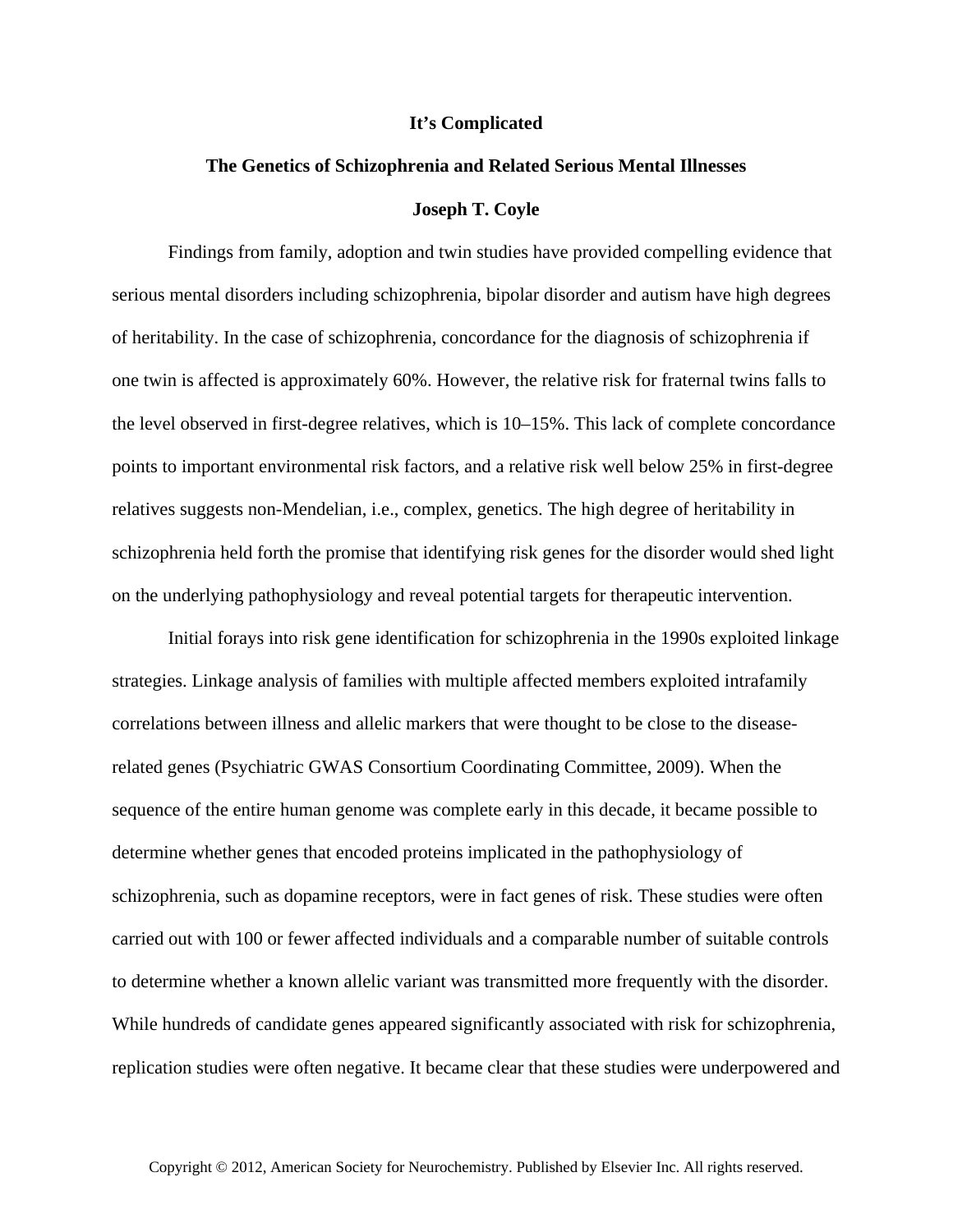were likely generating false positive findings. Meta-analysis of these studies identified only four "strong" potential gene associations. None involved dopaminergic-related genes, but the gene encoding the NMDA receptor NR2B subunit was implicated.

Lessons learned from research on medical disorders with complex genetics such as type II diabetes indicated that common alleles that conferred a relative risk between 1.1 and 1.4 required the analysis of thousands of subjects for genome-wide association studies (GWAS) to achieve statistical significance. Nevertheless, recent well-powered GWAS studies on schizophrenia and related serious mental disorders have been remarkably unrevealing of common alleles that confer significant risk, with the possible exception of *ZNF804A*, a zincfinger protein. One possibility for the relatively negative findings is that there is a gene–gene interaction of common alleles such that the association is not detected by testing single nucleotide polymorphisms (SNPs) one at a time.

An alternative hypothesis that is gaining traction is that rare mutations with high penetrance might account for the heritable risk for schizophrenia. Consistent with this hypothesis, several GWAS studies have revealed rare copy number variants (CNVs) associated with the risk for schizophrenia. CNVs are structural genomic variants, stretches of DNA several hundred to several million base pairs in size, consisting of micro-insertions, micro-deletions and transpositions in the human genome (Gershon et al., 2011). Rare deletions were found at 1q 21.1, 15q13.3 and 22q 11. Notably, some of these CNVs are also associated with autism spectrum disorder and developmental disability and often occur *de novo*. Whereas GWAS studies indicated a significantly increased number of CNVs in the schizophrenia genome as compared to that of controls, the density of CNVs in bipolar disorder does not appear to differ from that of controls (Grozeva et al., 2010). Genes contained within the CNVs likely confer the risk, and